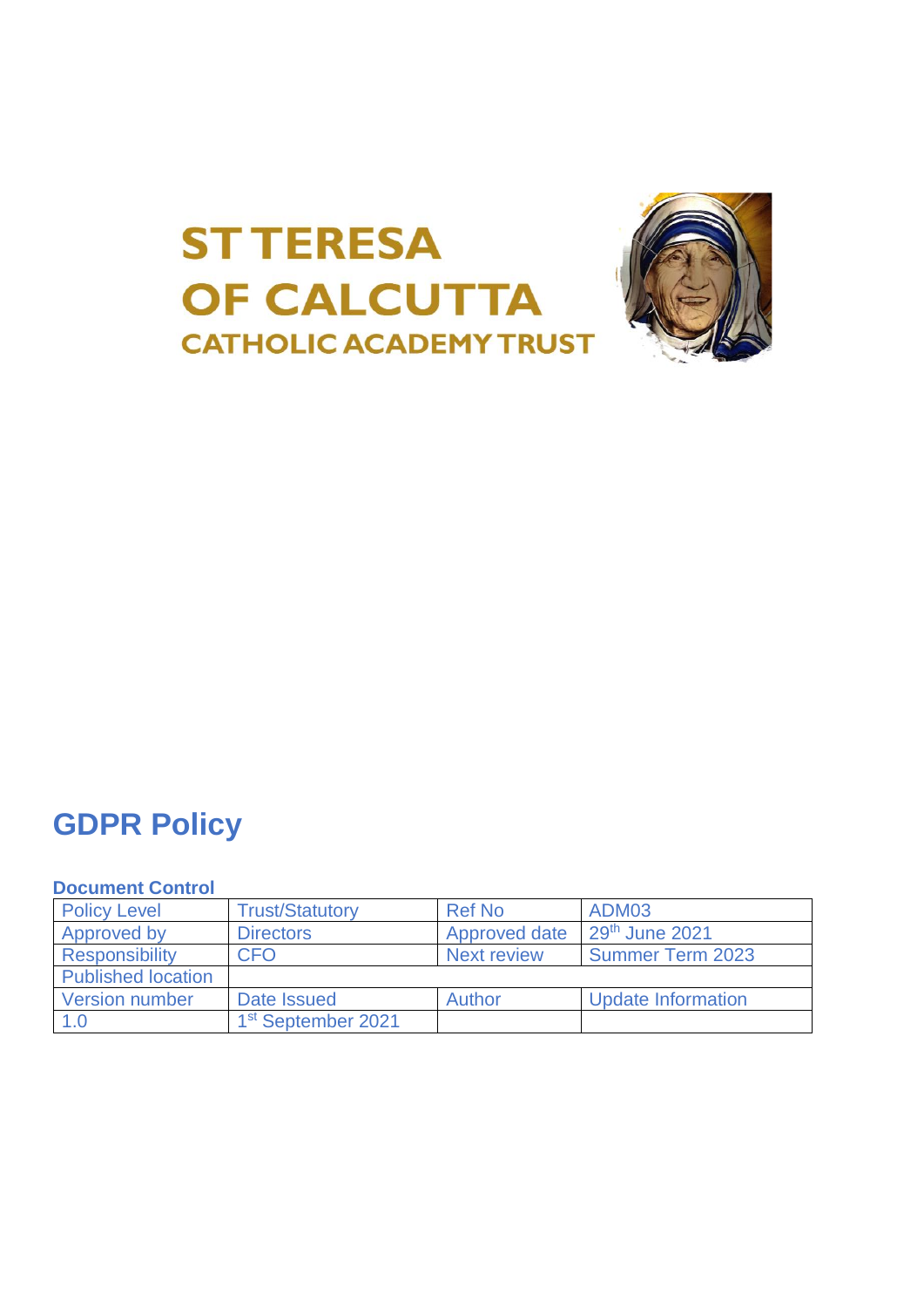# **Contents**

| <b>Section</b>                                                       | Page           |
|----------------------------------------------------------------------|----------------|
| 1.0 Policy statement                                                 | $\overline{2}$ |
| 2.0 Scope and purpose                                                | $\overline{2}$ |
| 3.0 Legal Framework                                                  | $\overline{2}$ |
| 4.0 Applicable Data                                                  | 3              |
| 5.0 Principles                                                       | 3              |
| 6.0 Accountability                                                   | 3              |
| 7.0 Data Protection Office (DPO)                                     | $\overline{4}$ |
| 8.0 Lawful Processing                                                | $\overline{4}$ |
| 9.0 Consent                                                          | 5              |
| 10.0 The rights of data subjects (to be listed out on contents page) | 6              |
| 11.0 Automated decision making and profiling                         | $\overline{7}$ |
| 12.0 Privacy by design and privacy impact statements                 | 8              |
| 13.0 Data breaches                                                   | 8              |
| 14.0 Data security                                                   | 9              |
| 15.0 Publication of information                                      | 10             |
| 16.0 CCTV and photography                                            | 11             |
| 17.0 Data Retention                                                  | 11             |
| 18.0 DBS data                                                        | 11             |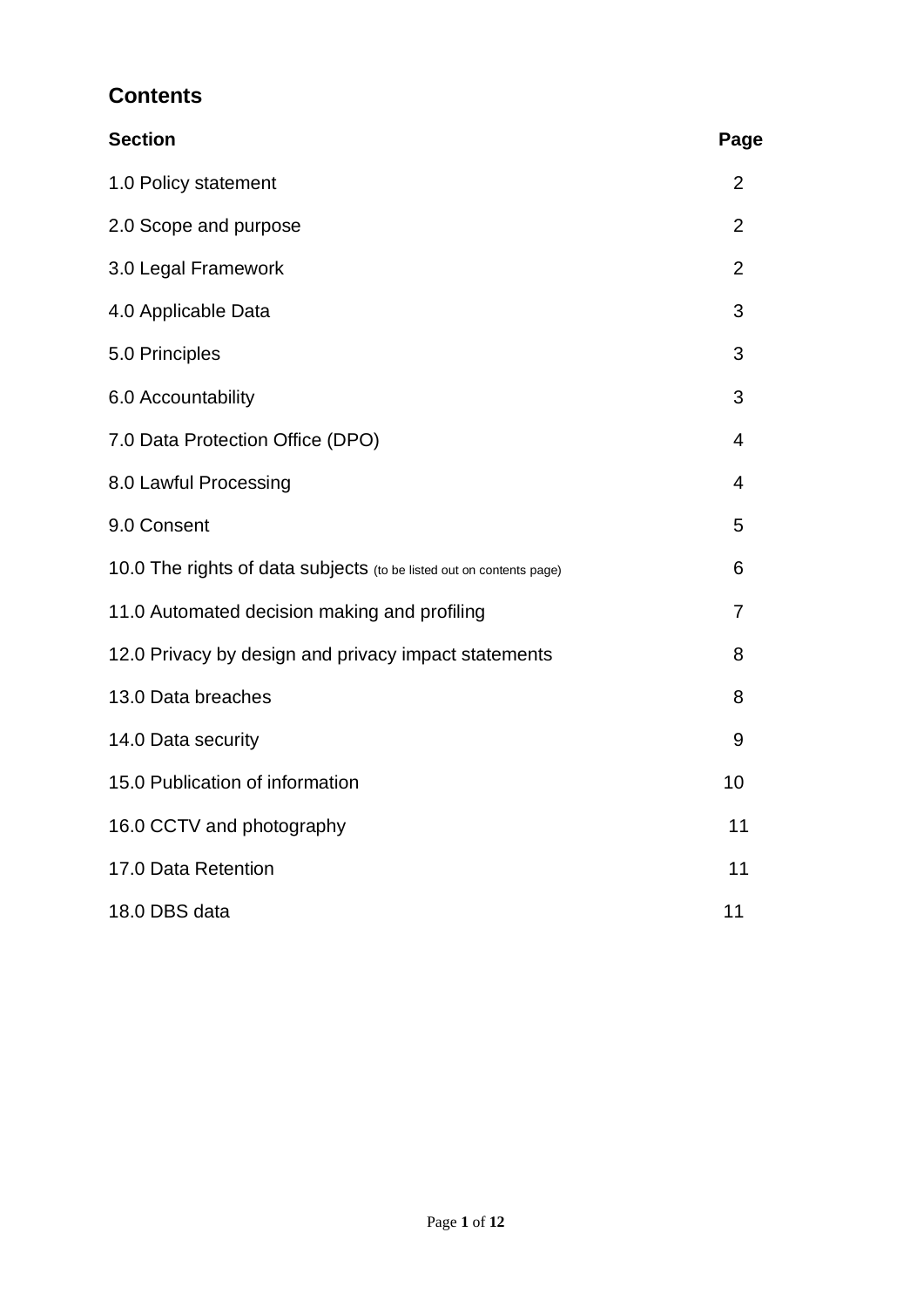### **1.0 Policy statement**

1.1 The Trust is required to keep and process certain information about its staff members and pupils in accordance with its legal obligations under the EU's General Data Protection Regulation (GDPR). These guidelines still apply following the UK's exit from the EU.

1.2 The Trust may, from time to time, be required to share personal information about its staff or pupils with other organisations, mainly the Local Authority, other schools and educational bodies, and potentially children's services.

#### **2.0 Scope and Purpose**

1.3 This policy is in place to ensure that all staff, governors and directors are aware of their responsibilities and outlines how the Trust complies with the following core principles of the GDPR. All employees and volunteers must be made aware of the Trust policy and procedures and must provide written acknowledge of their understanding of their individual responsibilities in relation to the GDPR.

1.4 All data held by Trust and its schools are the responsibility of the Trust. Organisational methods for keeping data secure are imperative, and the Trust believes that it is good practice to keep clear practical policies, backed up by written procedures.

### **3.0 Legal Framework**

3.1 GDPR defines "personal data" as any information relating to an identified or identifiable natural person; an identifiable natural person is one who can be identified, directly or indirectly, in particular by reference to an identifier such as a name, an identification number, location data, an online identifier, or to one or morefactors specific to the physical, physiological, genetic, mental, economic, cultural, or social identity of that natural person.

3.2 The Trust is committed not only to the letter of the law, but also to the spirit of the law and places high importance on the correct, lawful, and fair handling of all personaldata, respecting the legal rights, privacy, and trust of all individuals with whom it deals.

3.3 The Information Commissioners Office (ICO) can investigate complaints, audit the Trust's use or other Processing of Personal Data and can take action against the Trust(and individually in some cases) for breach of these laws. Action may include makingthe Trust pay a fine and/or stopping the use by the Trust of the Personal Data, which may prevent the Trust from carrying on its educational and associated functions. Organisations who breach one or more laws on Personal Data also often receive negative publicity for the breaches which affects the reputation of the Trust and its activities as a result.

3.4 Any breach of or failure to comply with this policy, particularly any deliberate release of Personal Data to an unauthorised third party, may result in disciplinary orother appropriate action.

#### **4.0 Applicable data**

4.1 For the purpose of this policy, personal data refers to information that relates to an identifiable, living individual, including information such as an online identifier, e.g., an Internet Protocol (IP) address. The GDPR applies to both automated personal data and to manual filing systems, where personal data are accessible according to specific criteria, as well as to chronologically ordered data and pseudonymised data, e.g., key-coded.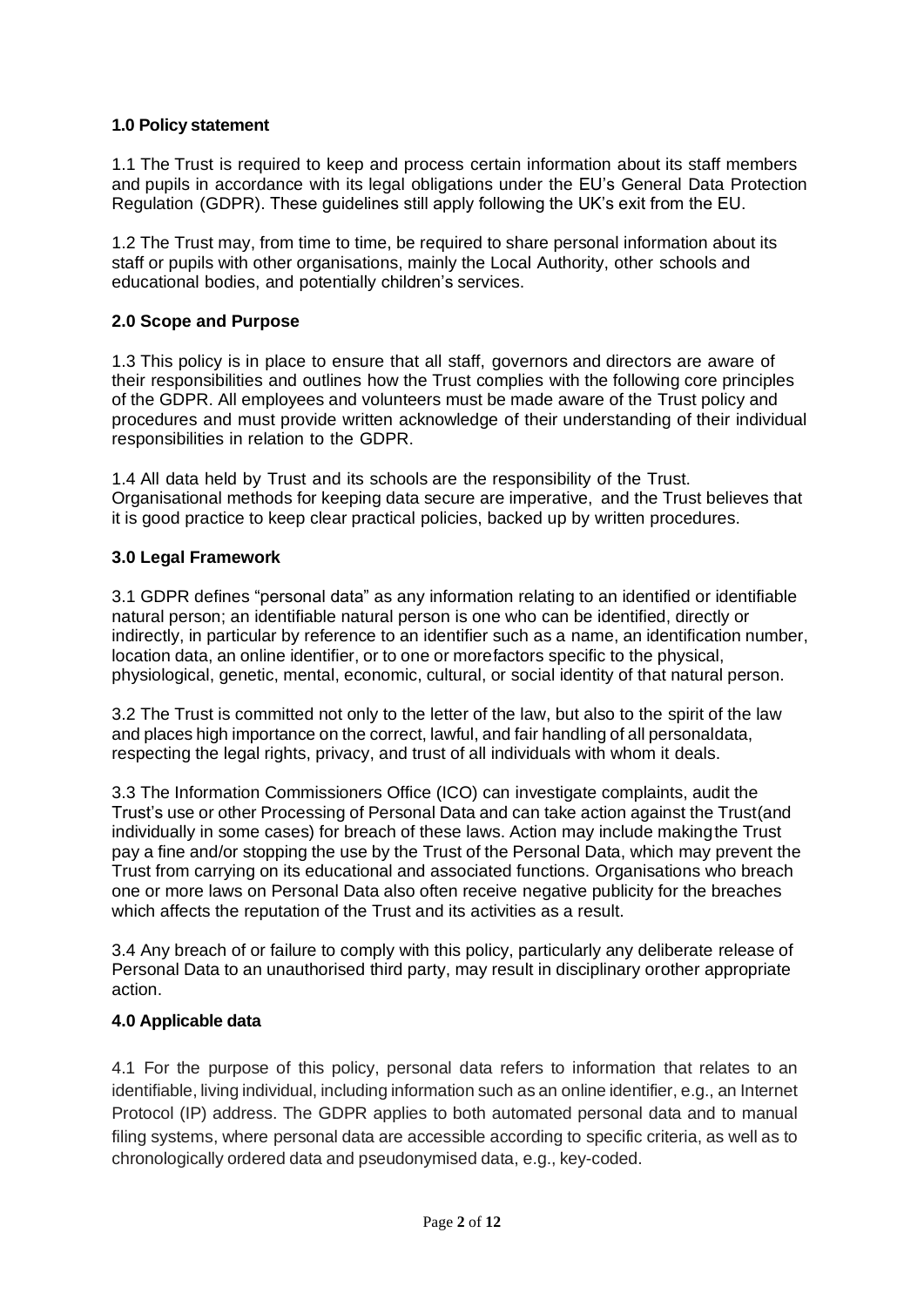4.2 Sensitive personal data are referred to in the GDPR as 'special categories of personal data', which are broadly the same as those in the Data Protection Act (DPA) 1998. These specifically include the processing of genetic data, biometric data, and data concerning health matters.

# **5.0 Principles**

5.1 In accordance with the requirements outlined in the GDPR, personal data will be:

- processed lawfully, fairly, and in a transparent manner in relation to individuals
- collected for specified, explicit, and legitimate purposes and not further processed in a manner that is incompatible with those purposes; further processing for archiving purposes in the public interest, scientific or historical research purposes, or statistical purposes shall not be considered to be incompatible with the initial purposes
- adequate, relevant, and limited to what is necessary in relation to the purposes for which they are processed
- accurate and, when necessary, kept up to date; every reasonable step must be taken to ensure that personal data that are inaccurate, having regard to the purposes for which they are processed, are erased or rectified without delay
- kept in a form that permits identification of data subjects for no longer than is necessary for the purposes for which the personal data are processed; personal data may be stored for longer periods, insofar as the personal data will be processed solely for archiving purposes in the public interest, scientific or historical research purposes, or statistical purposes, subject to implementation of the appropriate technical and organisational measures required by the GDPR in order to safeguard the rights and freedoms of individuals
- processed in a manner that ensures appropriate security of the personal data, including protection against unauthorised or unlawful processing and against accidental loss, destruction, or damage, using appropriate technical or organisational measures

5.2 The GDPR also requires that "the controller shall be responsible for, and able to demonstrate, compliance with the principles".

# **6.0 Accountability**

6.1 The Trust will implement appropriate technical and organisational measures to demonstrate that data are processed in line with the principles set out in the GDPR.

6.2 The Trust will provide comprehensive, clear, and transparent privacy policies.

6.3 Additional internal records of the Trust's processing activities will be maintained and kept up to date.

6.4 Records of activities relating to higher-risk processing will be maintained, such as the processing of activities that:

- are not occasional
- could result in a risk to the rights and freedoms of individuals
- involve the processing of special categories of data or criminal conviction and offence data

6.5 Internal records of processing activities will include the following:

- name and details or the organisation
- purpose(s) of the processing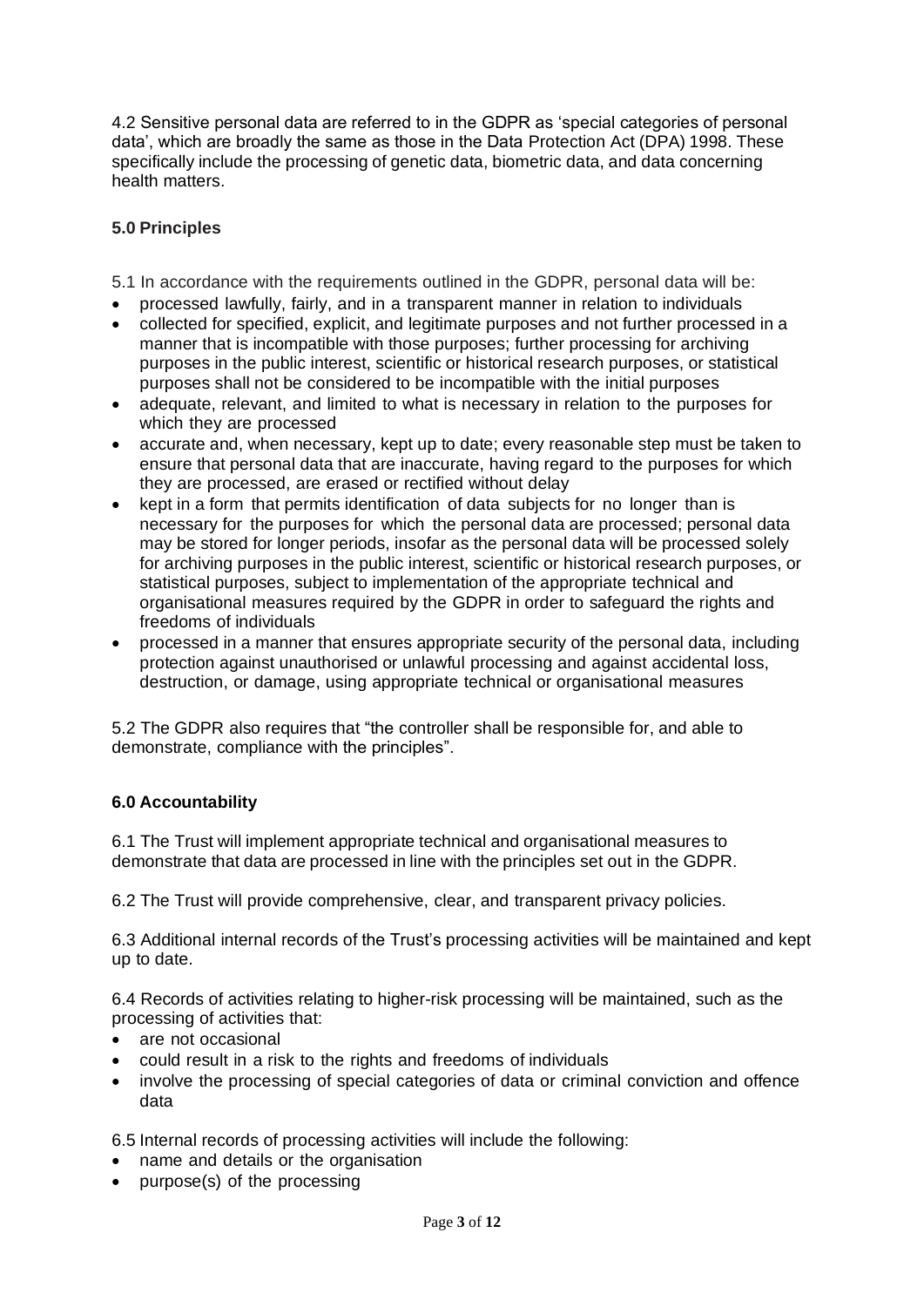- description of the categories of individuals and personal data
- retention schedules
- categories of recipients of personal data
- description of technical and organisational security measures
- details of transfers to third countries, including documentation of the transfer mechanism safeguards in place

6.6 The Trust will implement measures that meet the principles of data protection by design and data protection by default, such as:

- data minimisation
- pseudonymisation
- transparency
- allowing individuals to monitor processing
- continuously creating and improving security features
- Data protection impact assessments will be used, when appropriate.

### **7.0 Data protection officer(DPO)**

7.1 A DPO will be appointed in order to:

- inform and advise SMCCAT and its employees about their obligations to comply with the GDPR and other data protection laws
- monitor SMCCAT's compliance with the GDPR and other laws, including managing internal data protection activities, advising on data protection impact assessments, conducting internal audits, and providing the required training to staff members

7.2 The individual appointed as DPO will have professional experience and knowledge of data protection law, particularly that in relation to multi academy trusts.

7.3 The DPO will report to the highest level of operational management at the Trust. The DPO will operate independently and will not be dismissed or penalised for performing his or her task. Sufficient resources will be provided to the DPO to enable that person to meet the requisite GDPR obligations.

#### **8.0 Lawful processing**

8.1 The legal basis for processing data will be identified and documented prior to data being processed.

8.2 Under the GDPR, data will be lawfully processed under the following conditions:

- the consent of the data subject has been obtained
- processing is necessary for:
	- o compliance with a legal obligation
	- $\circ$  the performance of a task carried out in the public interest or in the exercise of official authority vested in the controller
	- o the performance of a contract with the data subject or to take steps to enter into a contract
	- o protecting the vital interests of a data subject or another person
	- $\circ$  the purposes of legitimate interests pursued by the controller or a third party, except when such interests are overridden by the interests, rights, or freedoms of the data subject. (This condition is not available to processing undertaken by SMCCAT in the performance of its tasks)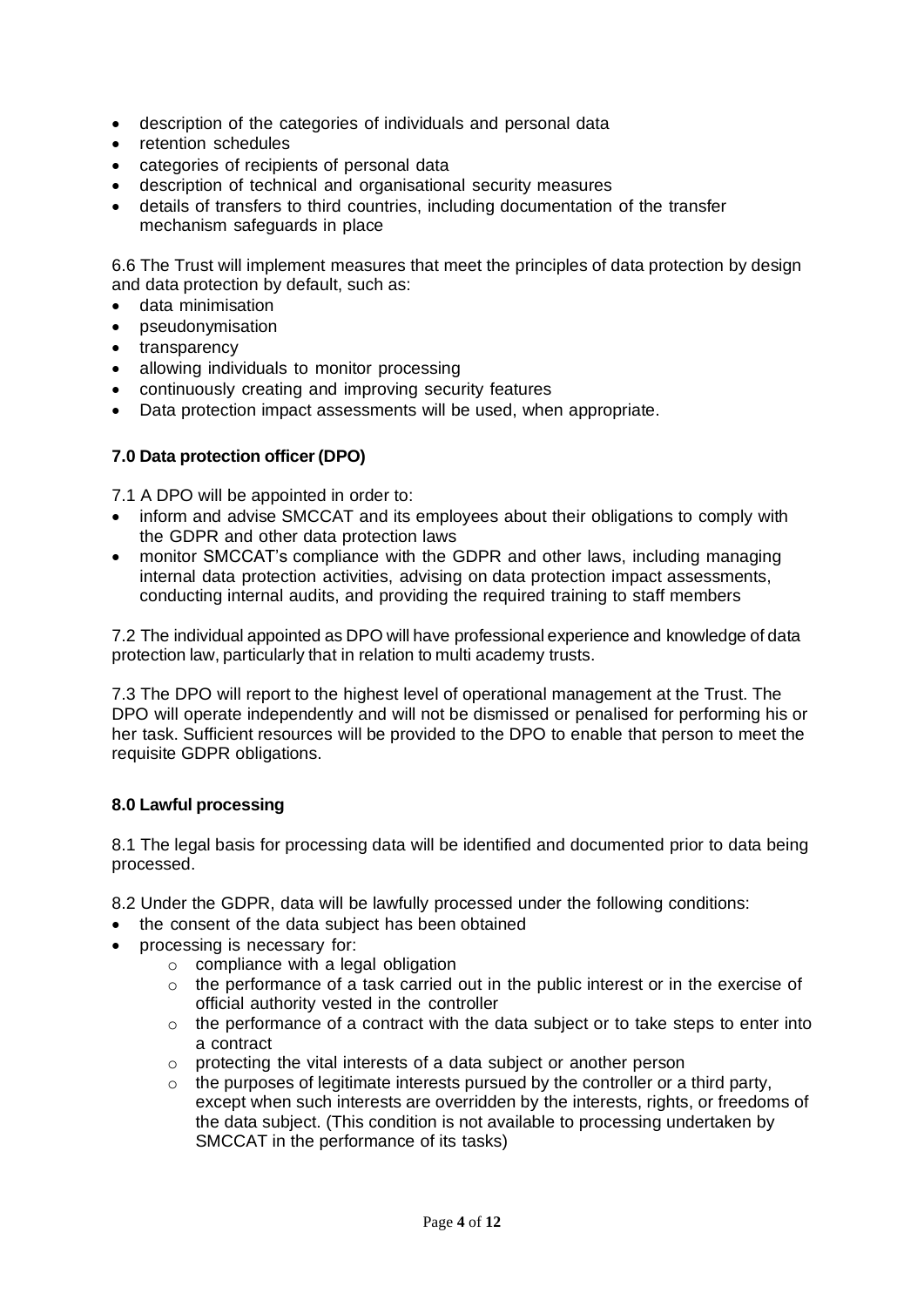8.3 Sensitive data will be processed only under the following conditions:

- explicit consent of the data subject has been obtained, unless reliance on consent is prohibited by EU or Member State Law
- processing is carried out by a not-for-profit body with a political, philosophical, religious, or trade union aim provided the processing relates only to members or former members (or those who have regular contact with it in connection with those purposes) and provided there is no disclosure to a third party without consent
- processing relates to personal data:
- carrying out obligations under employment, social security or social protection law, or a collective agreement
- protecting the vital interests of a data subject or another individual when the data subject is physically or legally incapable of giving consent
- the establishment, exercise, or defence of legal claims or when courts are acting in their judicial capacity
- reasons of substantial public interest on the basis of Union or Member State law, which is proportionate to the aim pursued and which contains appropriate safeguards
- the purposes of preventative or occupational medicine, for assessing the working capacity of the employee, medical diagnosis, the provision of health or social care or treatment, or management of health or social care systems and services on the basis of Union or Member State law or a contract with a health professional
- reasons of public interest in the area of public health, such as protecting against serious cross-border threats to health or ensuring high standards of health care and of medicinal products or medical devices
- archiving purposes in the public interest, or scientific and historical research purposes, or statistical purposes in accordance with article 89(1)

### **9.0 Consent**

9.1 Consent must be a positive indication. It cannot be inferred from silence, inactivity, or pre-ticked boxes.

9.2 Consent will be accepted only when it is freely given, specific, informed, and an unambiguous indication of the individual's wishes.

9.3 When consent is given, a record will be kept documenting how and when consent was given.

9.4 The Trust ensures that consent mechanisms meet the standards of the GDPR. When the standard of consent cannot be met, an alternative legal basis for processing the data must be found, or the processing must cease.

9.5 Consent accepted under the DPA will be reviewed to ensure it meets the standards of the GDPR; however, acceptable consent obtained under the DPA will not be re-obtained.

9.6 Consent can be withdrawn by the individual at any time.

9.7 When a child is under the age of 16 [or younger if the law provides it (up to the age of 13)], the consent of parents will be sought prior to the processing of their data, except when the processing is related to preventative or counselling services offered directly to a child.

#### **10.0 The rights of data subjects**

10.1 GDPR sets out the following rights applicable to data subjects:

• The right to be informed;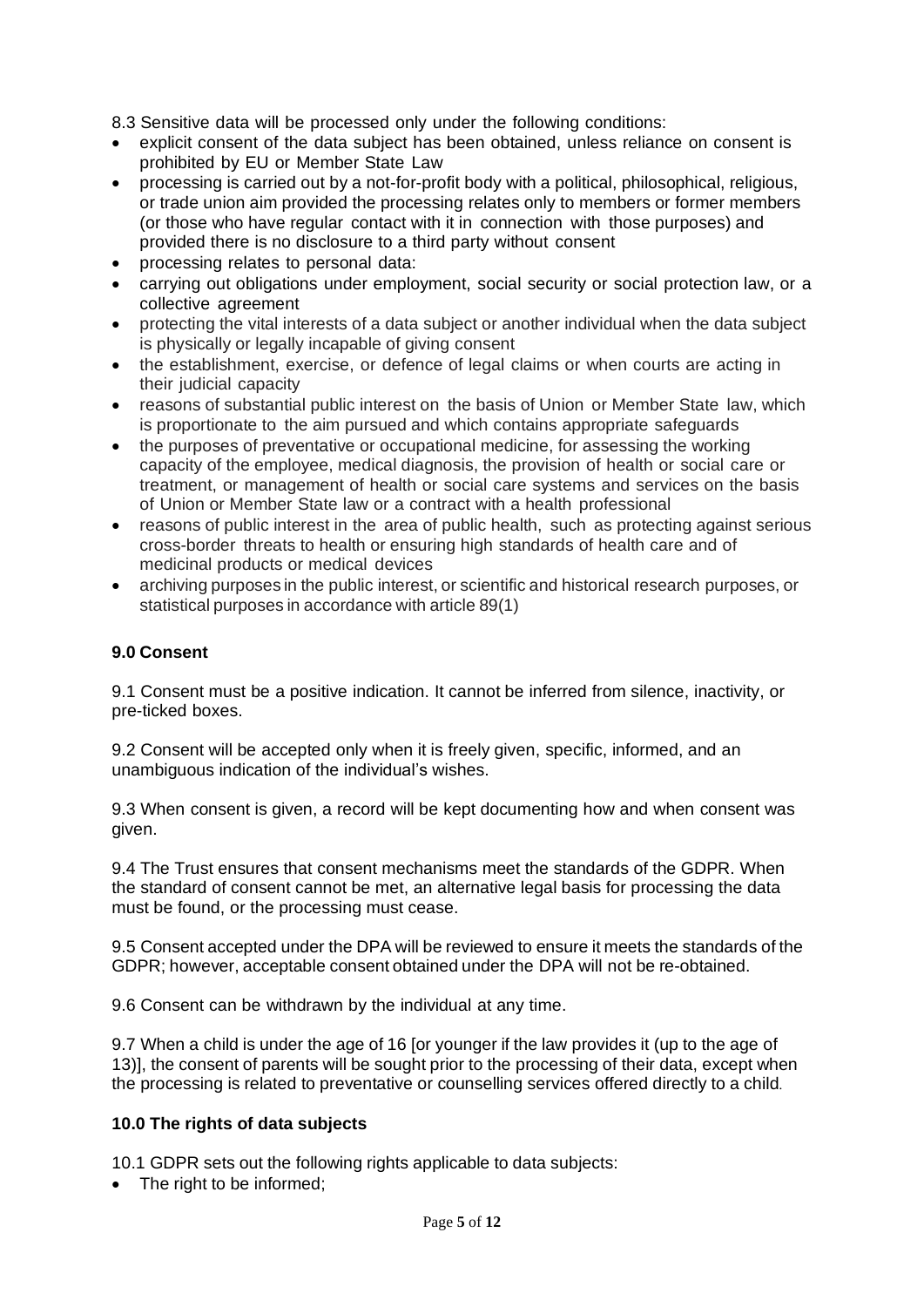- The right of access;
- The right to rectification;
- The right to erasure (also known as the 'right to be forgotten');
- The right to restrict processing:
- The right to data portability:
- The right to object;
- Rights with respect to automated decision-making and profiling.

## **10.2 Keeping Data Subjects Informed – Privacy Notices**

The Trust shall ensure that the following information is provided through the publication and sharing of Privacy Notices. The Trust utilise the DfE's Model Privacy Notices and are published on the Trust and Trust schools' websites.

### **10.3Data Subject Access**

- 10.3.1 A person may make a subject access request ("SAR") at any time to find out more about the personal data which the Trust holds about them. The Trust is normally required to respond to SARs within one month of receipt (this can be extended byup to two months in the case of complex and/or numerous requests, and in suchcases the data subject shall be informed of the need for the extension).
- 10.3.2 All subject access requests received must be forwarded to the Headteacher of the school it relates to, who will obtain advice from the Trust's data protection officer.
- 10.3.3 The Trust does not charge a fee for the handling of normal SARs. The Trust reserves the right to charge reasonable fees for additional copies of information that has already been supplied to a data subject, and for requests that are manifestly unfounded or excessive, particularly where such requests are repetitive.

# **10.4 Rectification of personal data**

10.4.1 If a person informs the Trust that personal data held by the Trust is inaccurate or incomplete, requesting that it be rectified, the personal data in question shall be rectified, and the data subject informed of that rectification, within one month of receipt the data subject's notice (this can be extended by up to two months in the caseof complex requests, and in such cases the data subject shall be informed of the needfor the extension).

#### **10.5 Erasure of Personal Data**

10.5.1 Data subjects may request that the Trust erases the personal data it holds about them in the following circumstances:

- It is no longer necessary for the Trust to hold that personal data with respectto the purpose for which it was originally collected or processed;
- The data subject wishes to withdraw their consent to the Trust holding and processing their personal data (and there is no overriding legitimate interestto allow the Trust to continue doing so);;
- The data subject objects to the Trust holding and processing their personaldata (and there is no overriding legitimate interest to allow the Trust to continue doing so);
- The personal data has been processed unlawfully;
- The personal data needs to be erased in order for the Trust to comply witha particular legal obligation**.**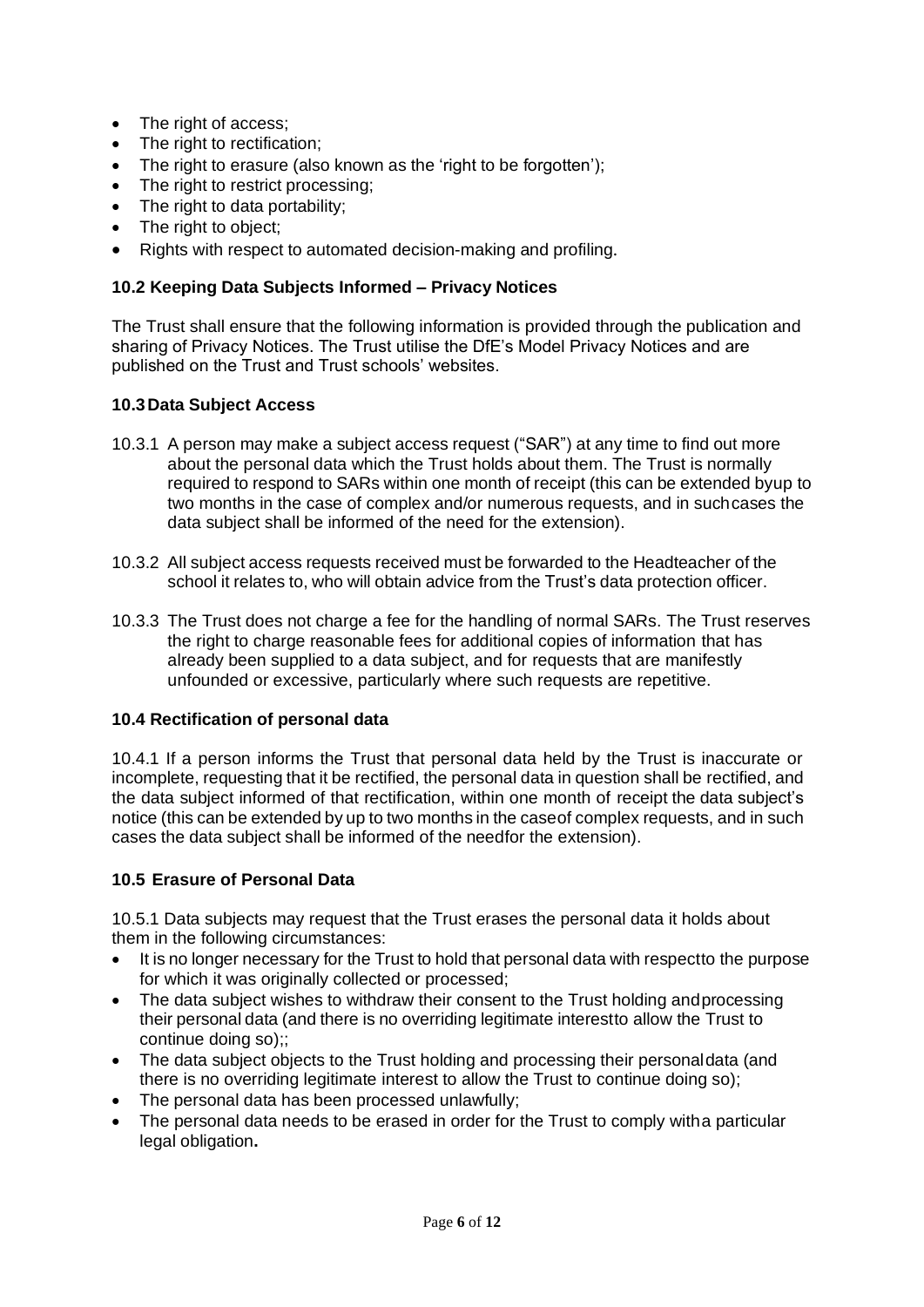10.5.2 Unless the Trust has reasonable grounds to refuse to erase personal data, all requests for erasure shall be complied with, and the data subject informed of the erasure, within one month of receipt of the person's request (this can be extended by up to two months in the case of complex requests, and in such cases the data subject shall be informed of the need for the extension).

# **10.5 Restriction of Personal Data Processing**

A person may request that the Trust ceases processing the personal data it holdsabout them. Unless the Trust has reasonable grounds to refuse, all requests shallbe complied with and shall retain only the amount of personal data pertaining tothat data subject that is necessary to ensure that no further processing of their personal data takes place.

# **10.6 Data Portability**

10.6.1 Where a person has given their consent to the Trust to process their personal datain such a manner or the processing is otherwise required for the performance of a contract between the Trust and the data subject, data subjects have the legal right under GDPR to receive a copy of their personal data and to use it for other purposes (namely transmitting it to other data controllers, e.g. other organisations).

10.6.2 Where technically feasible, if requested, personal data shall be sent directly to another data controller.

10.6.3 All requests for copies of personal data shall be complied with within one monthof the data subject's request (this can be extended by up to two months in the case of complex requests in the case of complex or numerous requests, and in such cases the data subject shall be informed of the need for the extension).

# **10.7 Objections to Personal Data Processing**

10.7.1 Where a person objects to the Trust processing their personal data based on its legitimate interests, the Trust shall cease such processing forthwith, unless it canbe demonstrated that the Trust's legitimate grounds for such processing overridethe data subject's interests, rights and freedoms; or the processing is necessary for the conduct of legal claims.

10.7.2 Where a person objects to the Trust processing their personal data for direct marketing purposes, the Trust shall cease such processing forthwith.

10.7.3 Where a data subject objects to the Trust processing their personal data for scientific and/or historical research and statistics purposes, the data subject must,under GDPR, 'demonstrate grounds relating to his or her particular situation'. TheTrust is not required to comply if the research is necessary for the performance of a task carried out for reasons of public interest.

# **11.0 Automated decision making and profiling**

11.1 Individuals have the right not to be subject to a decision when:

- it is based on automated processing, e.g., profiling
- it produces a legal effect or similarly significant effect on the individual

11.2 The Trust will take steps to ensure that individuals are able to obtain human intervention, express their point of view, and obtain an explanation of the decision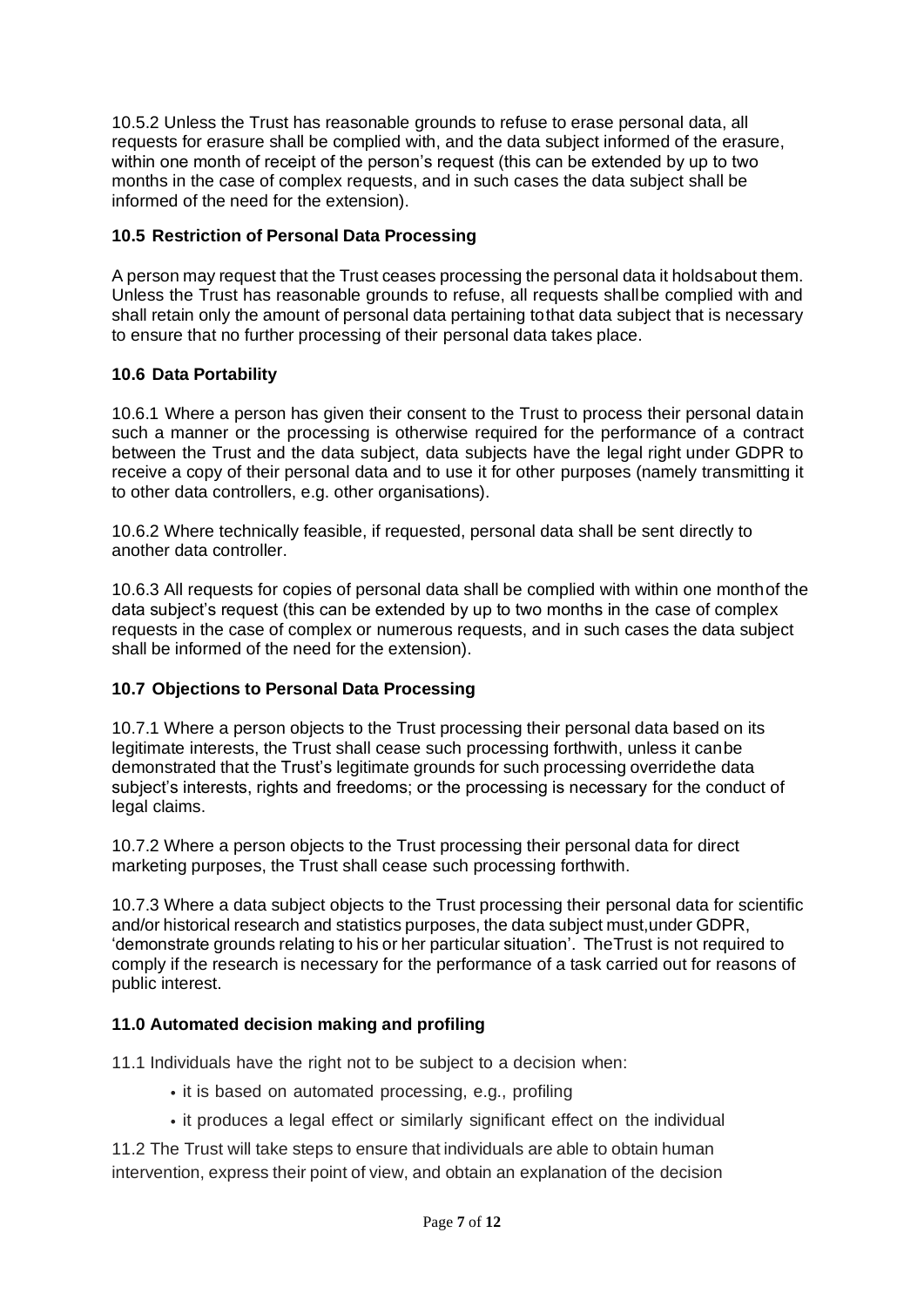and challenge it.

11.3 When automatically processing personal data for profiling purposes, the Trust will ensure that the appropriate safeguards are in place, including:

- ensuring processing is fair and transparent by providing meaningful information about the logic involved, as well as the significance and the predicted impact
- using mathematical or statistical procedures
- implementing appropriate technical and organisational measures to enable inaccuracies to be corrected and to minimise the risk of errors
- securing personal data in a way that is proportionate to the risk to the interests and rights of the individual and prevents discriminatory effects

11.4 Automated decisions must not concern a child or be based on the processing of sensitive data, unless:

- The Trust has the explicit consent of the individual
- the processing is necessary for reasons of substantial public interest on the basis of Union / Member State Law

### **12.0 Privacy by design and privacy impact assessments**

12.1 The Trust will act in accordance with the GDPR by adopting a privacy-by-design approach and implementing technical and organisational measures that demonstrate how the Trust has considered and integrated data protection into processing activities. Data protection impact assessments (DPIAs) will be used to identify the most effective method of complying with the Trust's data protection obligations and meeting individuals' expectations of privacy.

12.2 DPIAs will allow the Trust to identify and resolve problems at an early stage, thus reducing associated costs and preventing damage from being caused to the Trust's reputation, which might otherwise occur.

12.3 A DPIA will be carried out when using new technologies or when the processing is likely to result in a high risk to the rights and freedoms of individuals.

12.4 A DPIA will be used for more than one project, when necessary.

- High-risk processing includes but is not limited to the following:
- systematic and extensive processing activities, such as profiling
- large-scale processing of special categories of data or personal data, which is in relation to criminal convictions or offences

12.5 The Trust will ensure that all DPIAs include the following information:

- a description of the processing operations and the purposes
- an assessment of the necessity and proportionality of the processing in relation to the purpose
- an outline of the risks to individuals
- the measures implemented in order to address risk

12.6 When a DPIA indicates high-risk data processing, the Trust will consult the ICO to seek its opinion as to whether the processing operation complies with the GDPR.

#### **13.0 Data Breaches**

13.1 The term 'personal data breach' refers to a breach of security that has led to the destruction, loss, alteration, unauthorised disclosure of, or access to, personal data.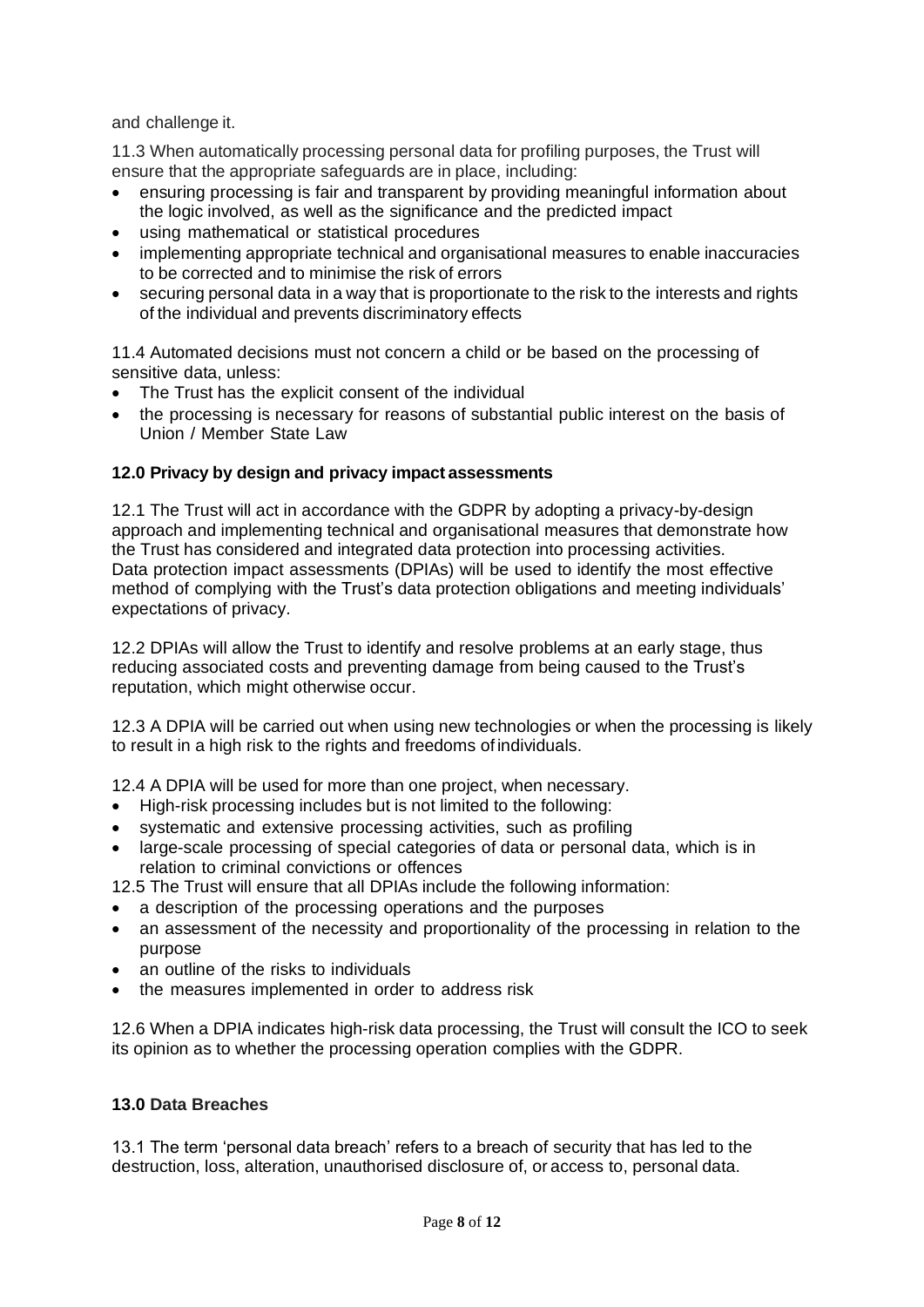13.2 The Headteacher will ensure that all staff members are made aware of and understand what constitutes a data breach as part of their CPD training.

13.3 When a breach is likely to result in a risk to the rights and freedoms of individuals, the relevant supervisory authority will be informed.

13.4 All notifiable breaches will be reported to the relevant supervisory authority within 72 hours of the Trust becoming aware of them.

13.5 The risk of the breach having a detrimental effect on the individual, and the need to notify the relevant supervisory authority, will be assessed on a case-by-case basis.

13.6 In the event that a breach is likely to result in a high risk to the rights and freedoms of an individual, the Trust will notify those concerned directly.

13.7 A 'high-risk' breach means that the threshold for notifying the individual is higher than that for notifying the relevant supervisory authority. In the event that a breach is sufficiently serious, the public will be notified without undue delay.

13.8 Effective and robust breach detection, investigation, and internal reporting procedures are in place, which facilitate decision making in relation to whether the relevant supervisory authority or the public need to be notified. Within a breach notification, the following information will be outlined:

- the nature of the personal data breach, including the categories and approximate number of individuals and records concerned
- the name and contact details of the DPO
- an explanation of the likely consequences of the personal data breach
- a description of the proposed measures to be taken to deal with the personal data breach
- when appropriate, a description of the measures taken to mitigate any possible adverse effects

13.9 Failure to report a breach when required to do so may result in a fine, as well as a fine for the breach itself.

#### **14.0 Data security**

14.1 Confidential paper records will be kept in a locked filing cabinet, drawer, or safe, with restricted access.

14.2 Confidential paper records will not be left unattended or in clear view anywhere with general access.

14.3 Digital data are coded, encrypted, or password-protected, both on a local hard drive and on a network drive that is regularly backed up off-site.

14.4 When data are saved on removable storage or a portable device, the device will be kept in a locked filing cabinet, drawer, or safe when not in use.

14.5 Memory sticks will not be used to hold personal information unless they are passwordprotected and fully encrypted. The Trust does not permit the use of memory sticks for any of the data that it is accountable for.

14.6 All electronic devices are password-protected to protect the information on the device in case of theft.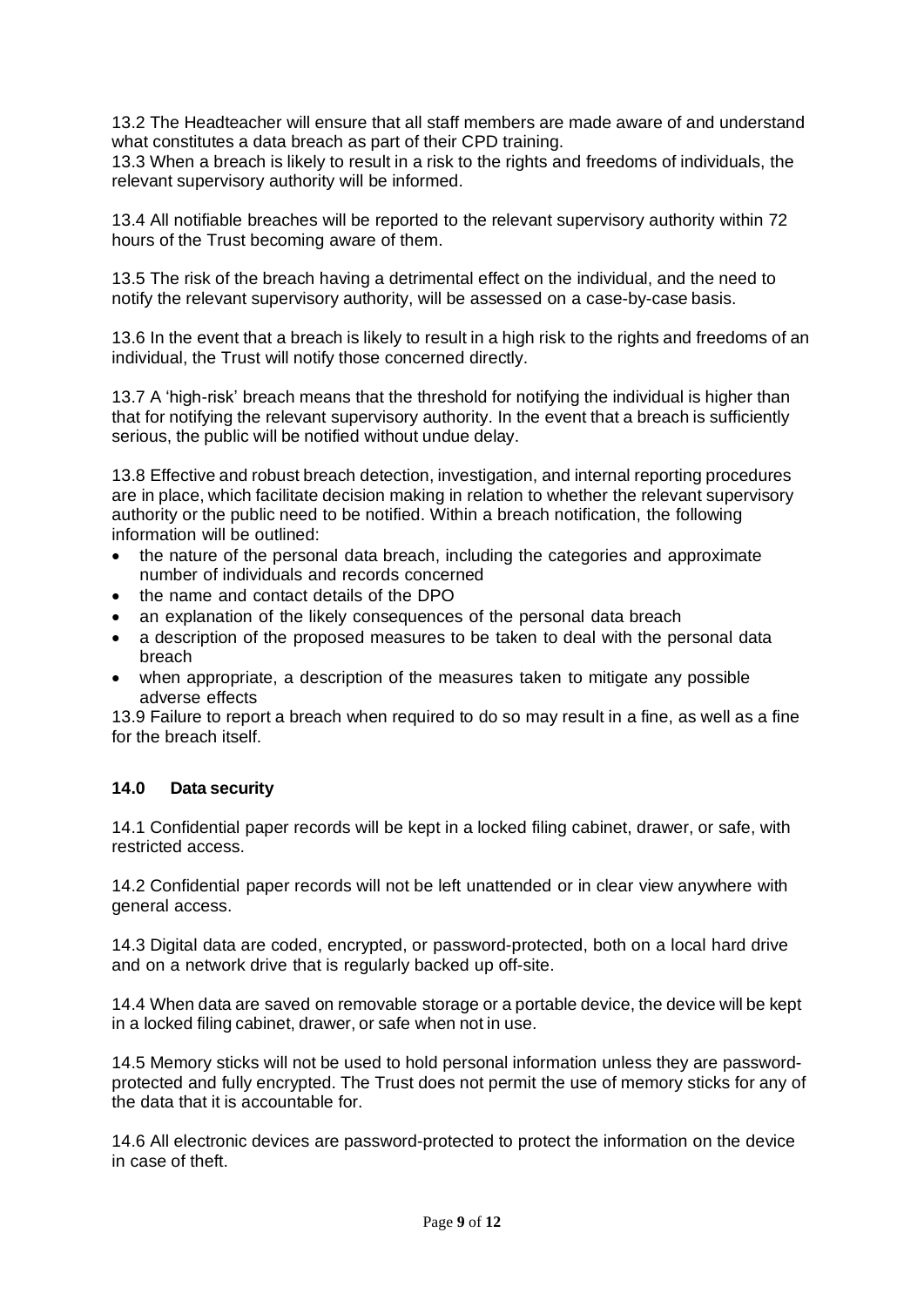14.7 When possible, the Trust enables electronic devices to allow the remote blocking or deletion of data in case of theft.

14.8 Staff and governors are encouraged not not use their personal emails for school purposes. All staff and governors will have a Trust email address that should be used for all school / Trust work.

14.9 All necessary members of staff are provided with their own secure login and password, and every computer regularly prompts users to change their password.

14.10 Emails containing sensitive or confidential information are password-protected if there are unsecure servers between the sender and the recipient.

14.11 Circular emails to parents are sent blind carbon copy (bcc), so email addresses are not disclosed to other recipients.

14.12 When personal information that could be considered private or confidential is taken off the premises, either in electronic or paper format, staff will take extra care to follow the same procedures for security, e.g., keeping devices under lock and key. The person taking the information from Trust premises accepts full responsibility for the security of the data. Before sharing data, all staff members will ensure that:

- they are allowed to share them
- adequate security is in place to protect them
- who will receive the data has been outlined in a privacy notice

14.13 Under no circumstances are visitors allowed access to confidential or personal information. Visitors to areas of the Trust containing sensitive information are supervised at all times.

14.14 The physical security of the Trust's buildings and storage systems, and access to them, is reviewed on a timely basis. If an increased risk of vandalism/burglary/theft is identified, extra measures to secure data storage will be put in place.

14.15 The Trust takes its duties under the GDPR seriously, and any unauthorised disclosure may result in disciplinary action.

14.16 The DPO is responsible that continuity and recovery measures are in place to ensure the security of protected data.

#### **15.0 Publication of information**

**15.1** SMCCAT publishes a publication scheme on its website outlining classes of information that will be made routinely available, including:

- policies and procedures
- minutes of meetings
- annual reports
- financial information

15.2 Classes of information specified in the publication scheme are made available quickly and easily on request.

The Trust will not publish any personal information, including photos, on its website without the permission of the affected individual.

When uploading information to a Trust website, staff are considerate of any metadata or deletions that could be accessed in documents and images on the site.